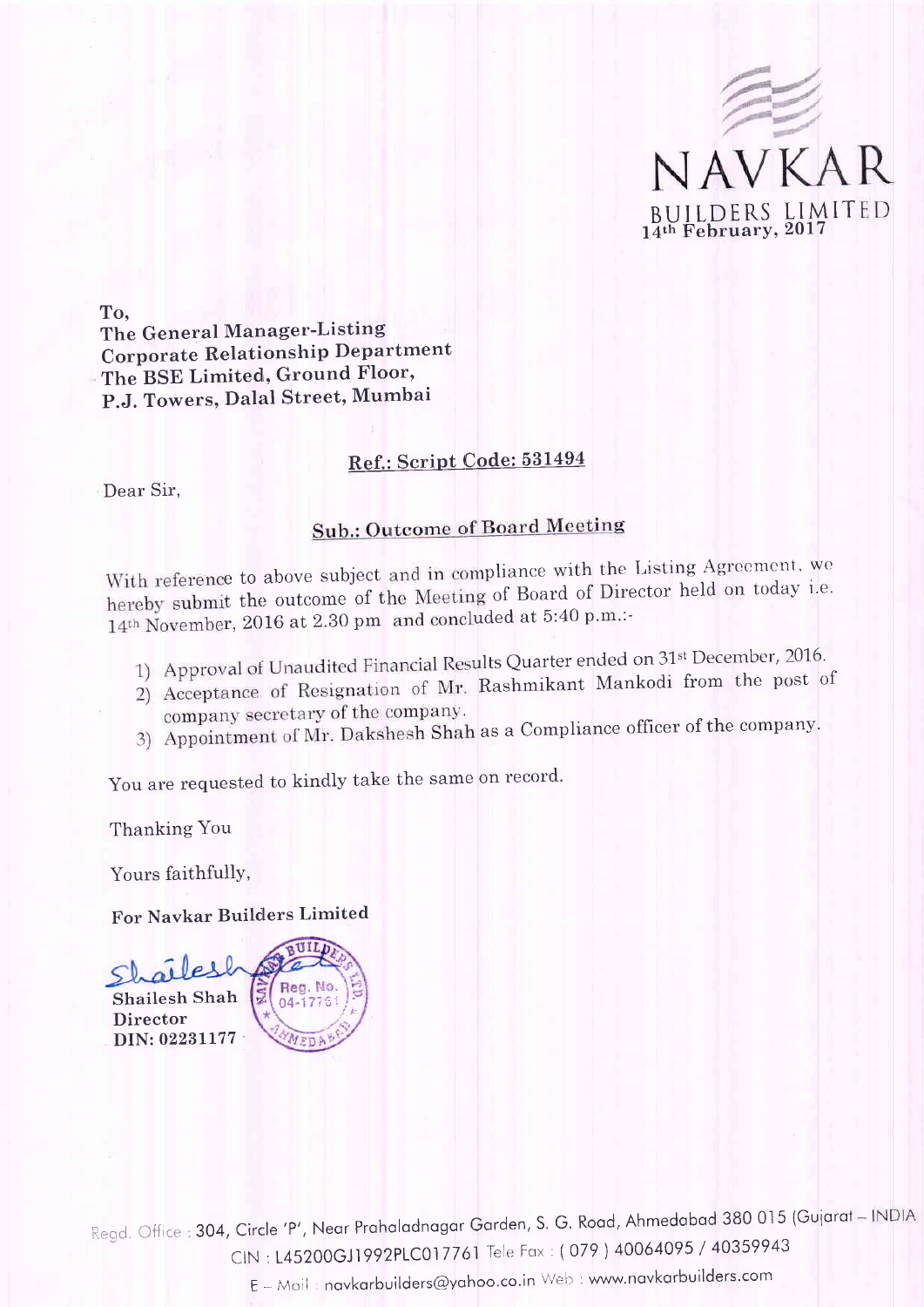RESULT NBL Q3 2016-17 BSE 304, Circle 'P', Near Prhaladnagar garden, S.G. Road, Ahmedabad 380015

| PART I         |                                                                                 |                    |                |                                                                            |                                 |              |                         |
|----------------|---------------------------------------------------------------------------------|--------------------|----------------|----------------------------------------------------------------------------|---------------------------------|--------------|-------------------------|
|                |                                                                                 |                    |                | Statement of Standalone Unaudited Results for the Quarter Ended 31/12/2016 |                                 |              | $(in \; \texttt{lacs})$ |
|                | Particulars                                                                     |                    |                | 3 Months Ended 3 Months Ended 3 Months Ended                               | 9 months ended   9 months ended |              | Year to date            |
|                |                                                                                 | $(31 - 12 - 2016)$ | $(30-09-2016)$ | $(31 - 12 - 2015)$                                                         | (31/12/2016)                    | (31/12/2015) | figures for             |
|                |                                                                                 |                    |                |                                                                            |                                 |              | current period          |
|                |                                                                                 |                    |                |                                                                            |                                 |              | ended                   |
|                |                                                                                 |                    |                |                                                                            |                                 |              | (31/03/2016)            |
|                |                                                                                 | (Unaudited)        | (Unaudited)    | (Unaudited)                                                                | (Unaudited)                     | (Unaudited)  | (Audited)               |
|                | 1 Income from operations                                                        |                    |                |                                                                            |                                 |              |                         |
|                | (a) Net sales/income from operations                                            | 33.87              | 365.82         | 1771.97                                                                    | 834.88                          | 5440.94      | 6.465.98                |
|                | (Net of excise duty)                                                            |                    |                |                                                                            |                                 |              |                         |
|                | (b) Other operating income                                                      | 0.00               | 0.00           | 0.00                                                                       | 0.00                            | 0.00         | 0.00                    |
|                | Total income from operations (net)                                              | 33.87              | 365.82         | 1,771.97                                                                   | 834.88                          | 5,440.94     | 6,465.98                |
|                | 2 Expenses                                                                      |                    |                |                                                                            |                                 |              |                         |
|                | (a) Cost of materials consumed                                                  | 396.85             | 104.51         | $-29.35$                                                                   | 487.07                          | 140.75       | 5,060.67                |
|                | (b) Purchase of stock-in-trade                                                  |                    |                | 83.67                                                                      | 80.66                           | 60.48        |                         |
|                | © Changes in inventories of finished goods,                                     | $-360.59$          | 0.17           |                                                                            |                                 |              |                         |
|                | work-in-progress and stock-in-trade                                             |                    | 20.50          | 56.35                                                                      | 71.52                           | 184.36       | 231.24                  |
|                | (d) Employee benefits expense                                                   | 22.86<br>21.76     | 21.76          | 48.06                                                                      | 65.29                           | 144.12       | 191.16                  |
|                | (e) Depreciation and amortisation expense                                       | 1.72               | 138.55         | 1474.80                                                                    | 85.95                           | 4389.60      | 399.40                  |
|                | (f) Other expenses (Any item exceeding<br>10% of the total expenses relating to |                    |                |                                                                            |                                 |              |                         |
|                | continuing operations to be shown                                               |                    |                |                                                                            |                                 |              |                         |
|                | separately)                                                                     |                    |                |                                                                            |                                 |              |                         |
|                | <b>Total expenses</b>                                                           | 82.60              | 285.49         | 1,633.53                                                                   | 629.12                          | 4.919.31     | 5,882.47                |
|                | 3 Profit / (Loss) from operations before other                                  | (48.73)            | 80.33          | 138.44                                                                     | 205.76                          | 521.63       | 583.51                  |
|                | income, finance costs and exceptional                                           |                    |                |                                                                            |                                 |              |                         |
|                | items $(1-2)$                                                                   |                    |                |                                                                            |                                 |              |                         |
| 4              | Other income                                                                    | 104.90             | 2.68           | 5.03                                                                       | 17.00                           | 20.84        | 21.32                   |
| 5              | Profit / (Loss) from ordinary activities                                        | 56.17              | 83.01          | 143.47                                                                     | 222.76                          | 542.47       | 604.83                  |
|                | before finance costs and exceptional items                                      |                    |                |                                                                            |                                 |              |                         |
|                | $(3 + 4)$                                                                       |                    |                |                                                                            |                                 |              |                         |
|                | 6 Finance costs                                                                 | 48.55              | 57.35          | 62.50                                                                      | 153.64                          | 196 90       | 259.38                  |
| $\mathcal{I}$  | Profit / (Loss) from ordinary activities after                                  | 7:62               | 25.66          | 80.97                                                                      | 69.12                           | 345.57       | 345.45                  |
|                | finance costs but before exceptional items                                      |                    |                |                                                                            |                                 |              |                         |
|                | $(5 + 6)$                                                                       |                    |                |                                                                            |                                 |              |                         |
|                | 8 Exceptional items                                                             | 0.00               | 0.00           | 0.00                                                                       | 0.00                            | 0.00         |                         |
|                | 9 Profit / (Loss) from ordinary activities                                      | 7.62               | 25.66          | 80.97                                                                      | 69.12                           | 345.57       | 345.45                  |
|                | before tax                                                                      |                    |                |                                                                            |                                 |              |                         |
|                | $(7 + 8)$                                                                       |                    |                |                                                                            |                                 |              |                         |
|                | 10 Tax expense - Provision for taxation                                         | 2.30               | 8.95           | 30.80                                                                      | 21.25                           | 110.80       | 118.50                  |
|                | 11 Net Profit / (Loss) from ordinary activities                                 | 5.32               | 16.71          | 50.17                                                                      | 47.87                           | 234.77       | 226.95                  |
|                | after tax $(9 + 10)$                                                            | 5.32               | 0.00           |                                                                            |                                 |              |                         |
|                | 12 Extraordinary items                                                          | 0.00               | 0.00           | 0.00                                                                       | 0,00                            | 0.00         |                         |
|                |                                                                                 |                    |                |                                                                            |                                 |              | 226.95                  |
|                | 13 Net Profit / (Loss) for the period $(11 + 12)$                               | 5.32               | 16.71          | <b>SO.17</b>                                                               | 47.87                           | 234.77       |                         |
|                | 14 Share of profit / (loss) of associates*                                      | 0.00               | 0.00           | 0.00                                                                       | 0.00                            | 0.00         |                         |
| 15<br>16<br>17 | Minority interest. <sup>*</sup>                                                 | 0.00               | 0.00           | 0.00                                                                       | 0.00                            | 0.00         |                         |
|                | Net Profit / (Loss) after taxes, minority                                       | 5.32               | 16.71          | 50.17                                                                      | 47.87                           | 287.68       | 226.95                  |
|                | interest and share of profit / (loss) of                                        |                    |                |                                                                            |                                 |              |                         |
|                | associates (13 + 14 + 15) *                                                     |                    |                |                                                                            |                                 | 1745.33      |                         |
|                | Paid-up equity share capital                                                    | 1745.33            | 1745.33        | 1745.33                                                                    | 1745.33                         |              | 1.745.33                |
|                | (Face Value of the Share shall be indicated)                                    |                    |                |                                                                            |                                 |              | 0.00.                   |
|                | 18 Reserve excluding Revaluation Reserves as                                    | 0.00               | 0.00           | 0.00                                                                       | 0.00                            | 0.00         |                         |
|                | per balance sheet of previous accounting year                                   |                    |                |                                                                            |                                 |              |                         |
|                | 19.1 Earnings per share (before extraordinary                                   |                    |                |                                                                            |                                 |              |                         |
|                | items)<br>(of Rs.10/- each) (not annualised):                                   |                    |                |                                                                            |                                 |              |                         |
|                |                                                                                 |                    |                | 0.29                                                                       | 0.27                            | 1.65         | 130                     |
|                | (a) Basic<br>(b) Diluted                                                        | 0.03<br>0.03       | 0.10<br>0.10   | 0.29                                                                       | 0.27                            | 1.65         | 1.30                    |
|                | 19. il Earnings per share (after extraordinary                                  |                    |                |                                                                            |                                 |              |                         |
|                | items)                                                                          |                    |                |                                                                            |                                 |              |                         |
|                | (of Rs. 10/- each) (not annualised):                                            |                    |                |                                                                            |                                 |              |                         |
|                | (a) Basic                                                                       | 0.03               | 0.10           | 0.29                                                                       | 0.27                            | 1.65         | $1 - 30$                |
|                | (b) Diluted                                                                     | 0.03               | 0.10           | 0.29                                                                       | 0.27                            | 1.65         | 1.30.                   |
|                |                                                                                 |                    |                |                                                                            |                                 |              |                         |

Notes: 1. The above results were reviewed by Audit Committee and taken on record by the Board of Directors at its meeting held on 14th February 2017

2. The Company has only single Reportable Business Segment in terms of requirements of Accounting Standard 17.

3. During the quarter ended 31st December, 2016, No Complaints were received and attended.

4. Previous quarter's figures have been re-grouped / re-arranged wherever necessary.

Place: Ahmedabad

Date: 14/02/2017

By Order of the Board of Directors

For Navkar Builders Limited aî le l Reg. No. Director 04-17761 Shailesh Shah DIN:02231177

MED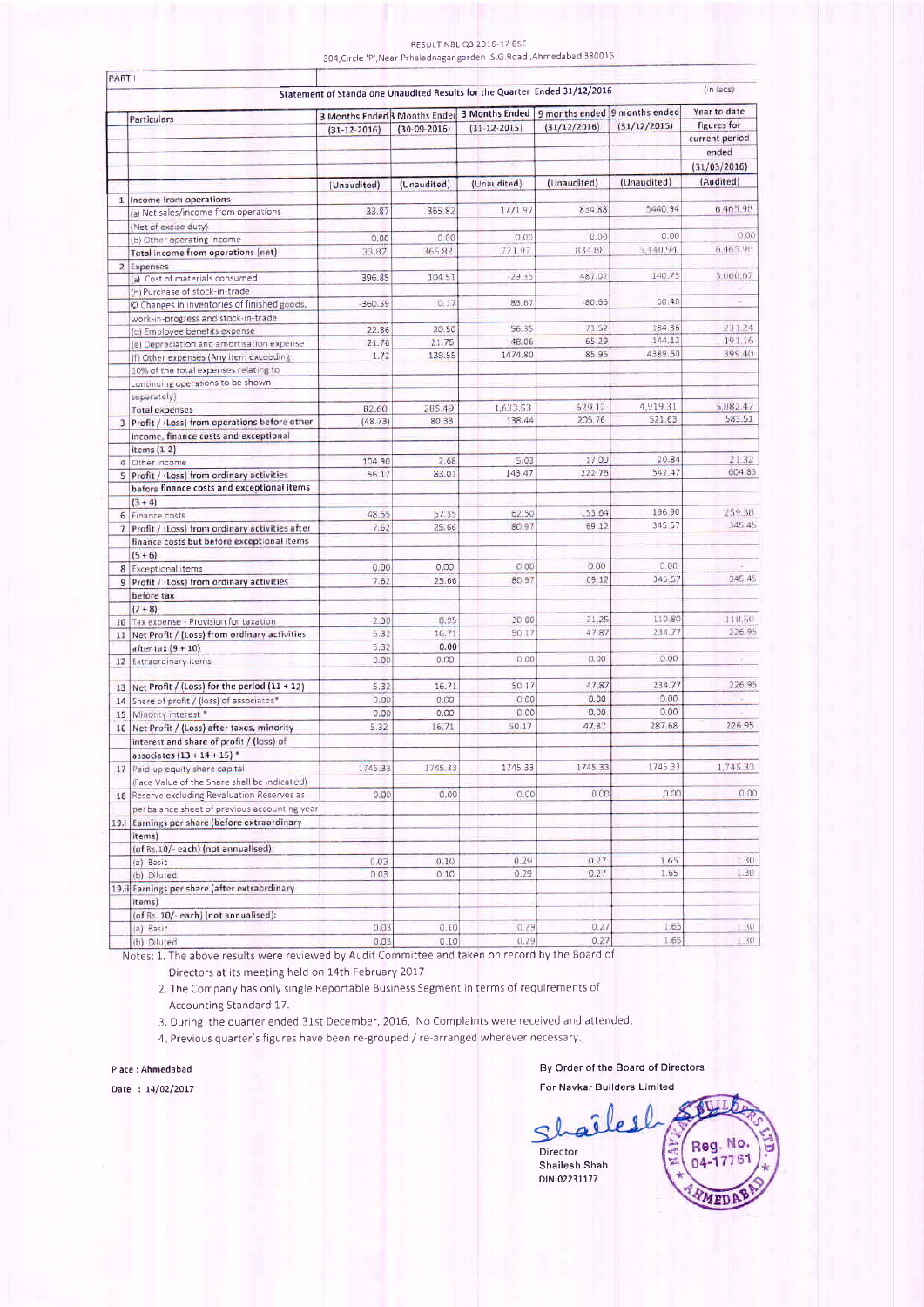| PART II        |                                              | Quarter Ended 31/12/2016 |              |              |              |                   |                             |
|----------------|----------------------------------------------|--------------------------|--------------|--------------|--------------|-------------------|-----------------------------|
|                | <b>Particulars</b>                           | 3 months                 | 3 months     | 3 months     | 9 months     | 9 months<br>ended | Year to date<br>figures for |
|                |                                              | ended                    | ended        | ended        | ended        |                   | current period              |
|                |                                              | (31/12/2016)             | (30/09/2016) | (31/12/2015) | (31/12/2016) | (31/12/2015)      |                             |
|                |                                              |                          |              |              |              |                   | ended                       |
|                |                                              |                          |              |              |              |                   | (31/03/2016)                |
| $\overline{A}$ | PARTICULARS OF SHAREHOLDING                  |                          |              |              |              |                   |                             |
|                | Public shareholding                          |                          |              |              |              | 10482600          | 10482600                    |
|                | Number of shares                             | 10482600                 | 10482600     | 10482600     | 10482600     |                   | 60.06%                      |
|                | Percentage of shareholding                   | 60.06%                   | 60.06%       | 60.06%       | 60.06%       | 60.06%            |                             |
| $\overline{2}$ | Promoters and Promoter Group Shareholding ** |                          |              |              |              |                   |                             |
|                | a) Pledged/Encumbered                        |                          |              |              |              |                   |                             |
|                | Number of shares                             | 0.00                     | 0.00         | 0.00         | 0.00         | 0.00              | 0.00                        |
|                | Percentage of shares (as a % of the total    | $0.00\%$                 | 0.00%        | 0.00%        | 0.00%        | 0.00%             | 0.00%                       |
|                | shareholding of promoter and promoter        |                          |              |              |              |                   |                             |
|                | group)                                       |                          |              |              |              |                   | $0.00\%$                    |
|                | Percentage of shares (as a % of the total    | 0.00%                    | 0.00%        | 0.00%        | $0.00\%$     | 0.00%             |                             |
|                | share capital of the company)                |                          |              |              |              |                   |                             |
|                | b) Non-encumbered                            |                          |              |              |              |                   | 6970700                     |
|                | Number of shares                             | 6970700                  | 6970700      | 6970700      | 6970700      | 6970700           |                             |
|                | Percentage of shares (as a % of the total    | 100.00%                  | 100.00%      | 100.00%      | 100.00%      | 100.00%           | 100.00%                     |
|                | shareholding of the Promoter and             |                          |              |              |              |                   |                             |
|                | Promoter group)                              |                          |              |              |              |                   |                             |
|                | Percentage of shares (as a % of the total    | 39.94%                   | 39.94%       | 39.94%       | 39.94%       | 39.94%            | 39.94%                      |
|                | share capital of the company)                |                          |              |              |              |                   |                             |

|   | Particulars                                      | 3 months<br>ended<br>31/12/2016 |
|---|--------------------------------------------------|---------------------------------|
| в | <b>INVESTOR COMPLAINTS</b>                       |                                 |
|   | Pending at the beginning of the quarter          |                                 |
|   | Received during the quarter                      |                                 |
|   | Disposed of during the quarter                   |                                 |
|   | Remaining unresolved at the end of the quarter 0 |                                 |

Place: Ahmedabad

Date: 14/02/2017

By Order of the Board of Directors For Navkar Builders Limited

Ó ¢  $\theta$ e  $\frac{1}{2}$  $\Im$ Director Reg. No.<br>04-17761 Shailesh Shah DIN:02231177 VEDAB